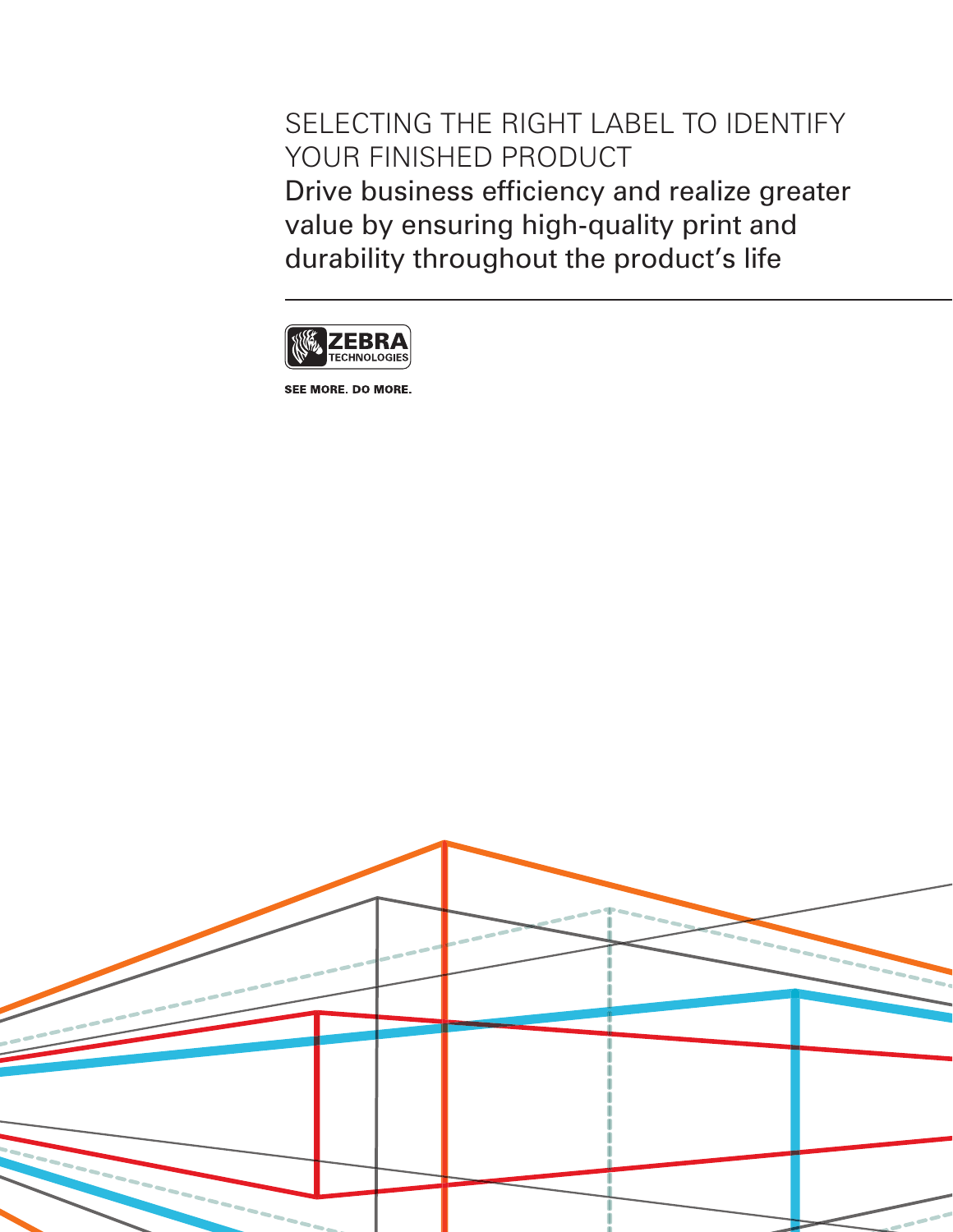# INTRODUCTION

Product identification labels are now viewed as a as a critical mechanism for maintaining compliance, ensuring brand consistency, improving operational efficiency, and supporting business growth. They are the final link between your company and key stakeholders including customers, consumers, care givers, patients, and regulators.

There are thousands of types of thermal labels, and not all are created equal. Each material features different attributes that enable it to be utilized in different

environments. It is critical that the labels you utilize are not only readable and scannable when they leave your operation, but throughout the products safe and appropriate use and disposal. This will reduce your risk of non-compliance to government and industry mandates. In this paper, Zebra provides guidance on how to select the optimal material to identify your product by reviewing thermal printing basics, identifying the key considerations you need to be mindful of and what to look for in a supplier.

# THERMAL PRINTING BASICS

Before selecting a label solution, it is important that you understand the differences between direct thermal and thermal transfer printing technologies.

Each method uses a thermal printhead that applies heat to the surface being marked. Thermal transfer printing uses a ribbon to produce durable, long-lasting images on a wide variety of materials. Direct thermal printing does not use a ribbon and instead creates the image directly on the printed material.

## **Direct Thermal Overview**

Direct thermal printing uses chemically treated, heatsensitive media that blackens when it passes under the thermal printhead. Direct thermal printers have no ink, toner, or ribbon. Direct thermal materials offer a shorter life than thermal transfer, and may fade over time. Direct thermal labels offer minimal resistance to heat, light, abrasion, and chemicals. Exposure to these items will cause the material to darken, resulting in the text and bar codes that are unreadable. For these reasons, direct thermal printing is not used for demanding applications.

## **Thermal Transfer Overview**

In thermal transfer printing, a thermal printhead applies heat to a ribbon, which melts ink onto the material to form the image. This technique provides image quality and durability that is unmatched by other on-demand printing technologies.

Thermal transfer offers a wider variety of materials than direct thermal, including paper, polyester, vinyl, polypropylene and polyimide materials. Thermal transfer solutions are much more durable than direct thermal, as they are resistant to a wider variety of temperatures and chemicals. To obtain resistance to very demanding environments, the specific label material and ribbon must be carefully matched.

### **Thermal Transfer Ribbons Overview**

By selecting the right material-ribbon combination, as well as specialty adhesives, users can create archivalquality labels to withstand temperature extremes, ultraviolet exposure, chemicals, sterilization, and more. Thermal transfer ribbons are available in wax, wax-resin, and resin formulations that meet the durability requirements of a wide range of labeling applications:

- **Wax Ribbons** Designed for applications that use paper facestocks in environments with little to no exposure to weak chemicals and/or exposure to moderate abrasion.
- **Wax/Resin Ribbons** Optimized for use with select paper and matte synthetics in environments with moderate to extreme chemical exposure and/ or exposure to moderate abrasion, or where UL/ cUL approval is required.
- **Resin Ribbons** Designed for use with synthetic materials in environments with harsh to extreme chemical exposure and/or exposure to excessive abrasion, and where UL/cUL approval is required.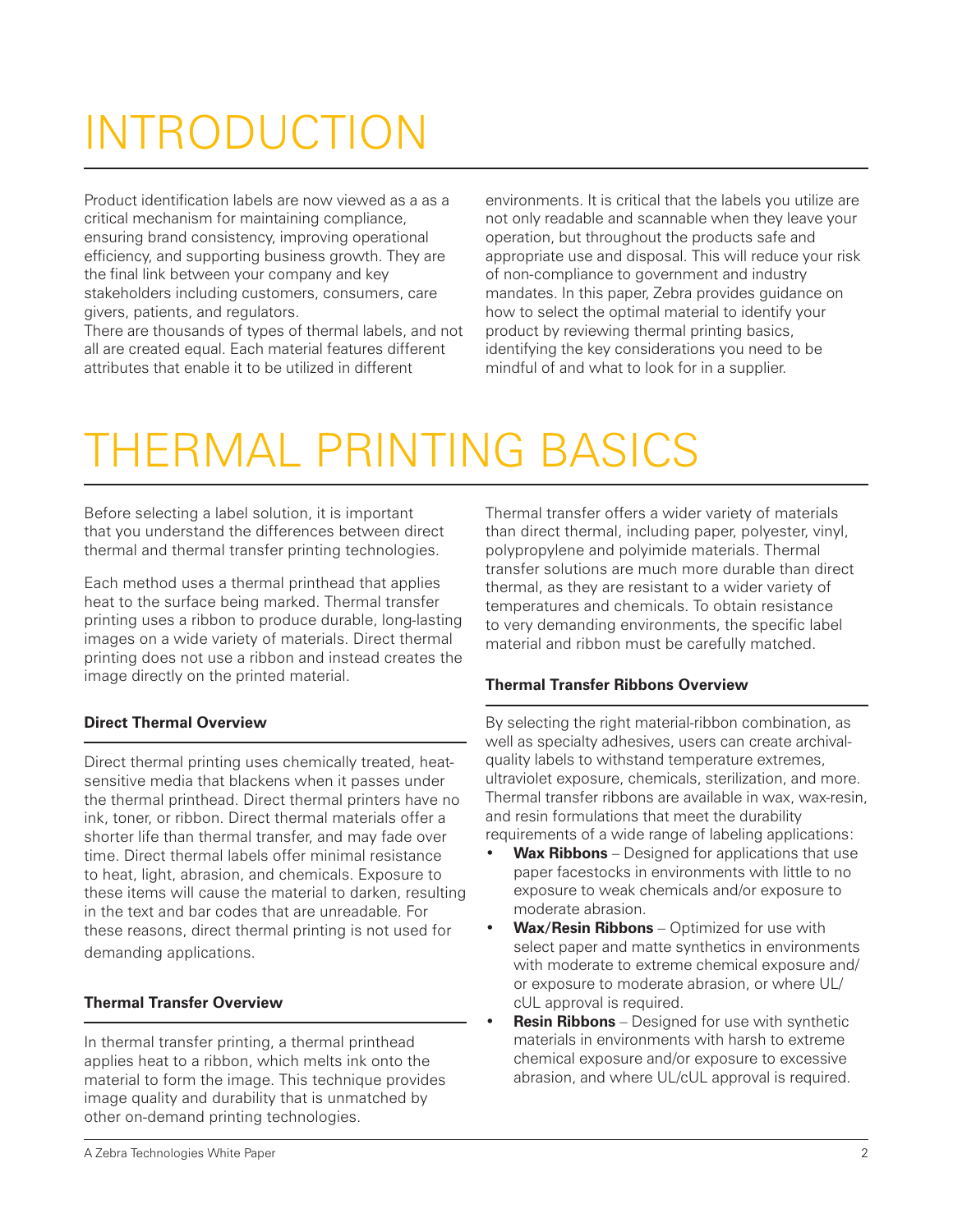## KEY CONSIDERATIONS FOR CHOOSING THE RIGHT LABEL SOLUTION

In order to identify the optimal print technology, material and ribbon (if thermal transfer printing),to ensure that the label remains readable during the products safe and appropriate use and disposal, you need to consider the following:

#### **Surface**

The type and the shape of surface being labeled needs to be considered to ensure that the label remains adhered to the surface. Have you ever noticed that a specific label does not adhere as well to a plastic bin as it does to a cardboard box? This is because these items have a different surface energy. The shape of the surface is also important to consider. For example, small curved surfaces are also difficult to label, since they require a flexible material with a tight mandrel adhesive to make sure the label does not pull away from the surface.

#### **Extreme Temperatures**

Materials and adhesives are also sensitive to very low and very high temperatures. There are two types of temperatures you need to consider, Application Temperature and Service Temperature:

- The application temperature is the temperature in which the label is being applied. For example, a new test tube is taken out of a box at room temperature, and a label is applied, the application temperature is 70ºF (21ºC).
- Service temperature is the temperature range in which the label will be used. For example, the same test tube is filled with a sample and cryogenically stored. Sometime later, it is thawed and sterilized with steam. The service temperature range is -112ºF (-80ºC) to 212ºF (100ºC).

Standard materials generally perform well when an application temperature is a minimum of 25 degrees F and in service temperatures ranging from -65 degrees F to 200 degrees F. Labeling in conditions outside of this range requires the use of a thermal transfer solution and normally requires a specialty adhesive to insure that the label remains secured.

#### **Abrasion Resistance**

Contact and rubbing will affect readability over time. If in your application, the label will come into contact with items that could scratch it and make it unreadable, a ribbon with a higher resin content will provide improved resistance.

#### **Chemical Resistance**

When a label will be exposed to moderate to extreme chemicals, a thermal transfer labeling solution is required. In the case of harsh and extreme chemicals, a high-durability resin ribbon is also recommended. Below is a chart of chemical classifications:

| <b>WEAK</b><br><b>CHEMICALS</b> | <b>MODERATE</b><br><b>CHEMICALS</b> | <b>HARSH</b><br><b>CHEMICALS</b> | <b>EXTREME</b><br><b>CHEMICALS</b> |
|---------------------------------|-------------------------------------|----------------------------------|------------------------------------|
| Window<br><b>Cleaners</b>       | Alcohol                             | Gasoline                         | Acetone                            |
| Water                           | <b>Bleach</b>                       | Oil                              | Xylene                             |

#### **Indoor/Outdoor**

If your product will be subjected to the elements outdoors (rain, sun, etc.), a thermal transfer synthetic material would be the optimal solution, as the label and the image provide the added durability required to survive these tough environmental factors.

### **Lifespan of Label**

Knowing how long the label will need to be readable for in addition to the environmental factors will help you identify the optimal solution. For example, if the label only requires readability for six months and does not need to resist chemicals, moisture, and abrasion, a direct thermal paper label would best meet your needs. However, if the label will be subjected to moderate chemicals and be on an item that will be stored outside for over three years, a specialty thermal transfer synthetic label would be required.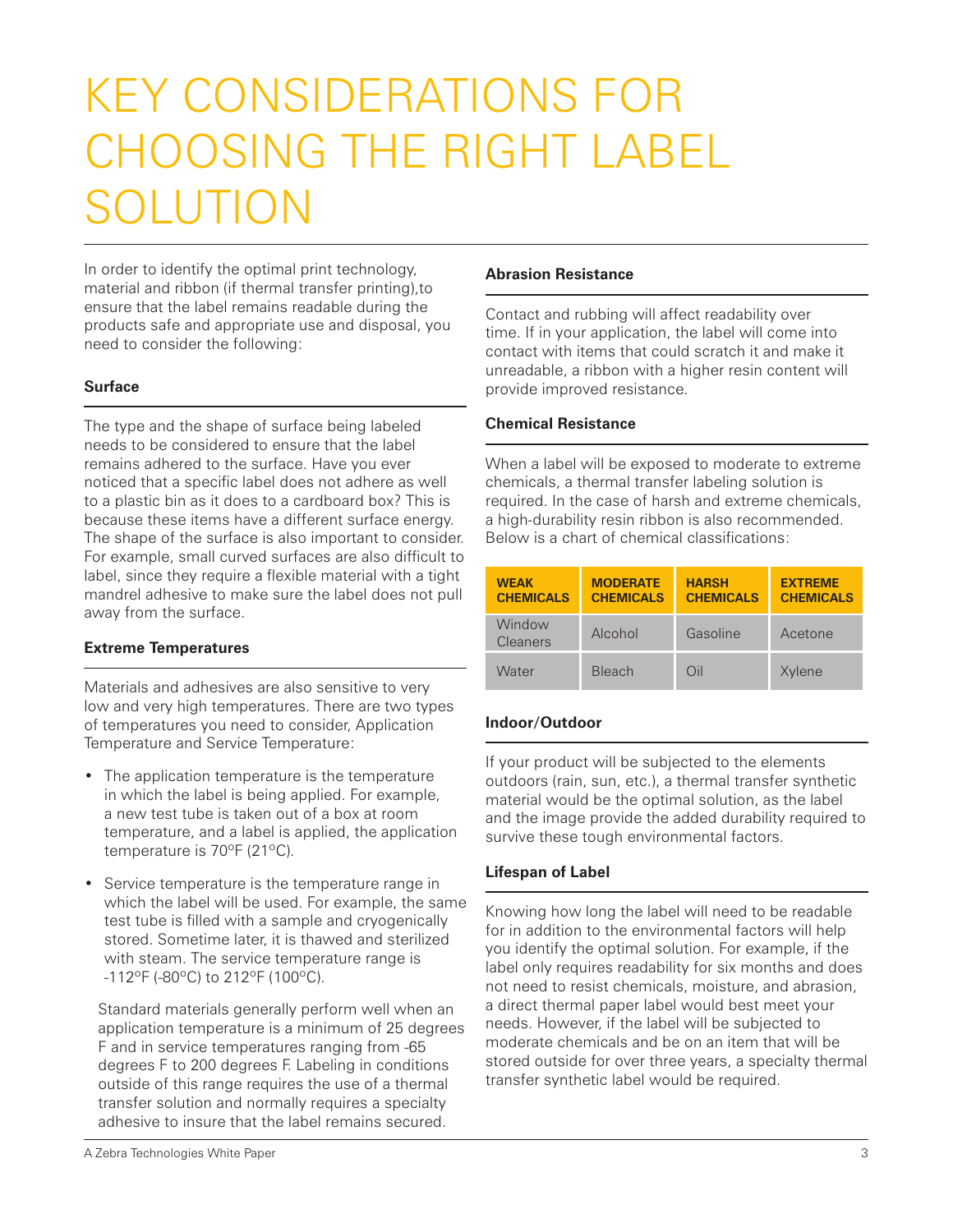#### **Label Format**

If the format includes rotated (ladder) bar codes, detailed graphics, or international characters, this will affect the print speed and print darkness.

#### **Print speed**

This is a key consideration, as material and ribbon selection will influence the maximum print speed. Typically, synthetic labels do not produce quality text and barcodes above 6 ips, and in order to print at 12 ips or higher a thermal transfer paper label with a highspeed wax ribbon is required.

#### **Print darkness**

Increasing the print darkness is necessary when printing at faster speeds to get the best bar code grades and print quality. When using higher-grade ribbons, which require additional energy, a higher print darkness is also required.

#### **Dots per inch (DPI)**

Using a printer with a higher DPI is necessary when printing formats with detailed graphics and/or small fonts. However, to properly resolve the format, you will also need to use a material with a very smooth or gloss surface, such as a synthetic.

#### **Use of Applicator**

If an applicator is to be used this must be known up front as the label must be cut differently so that it peels off properly from the liner. In addition, perforations are also not recommended as they change the stiffness characteristics of the label making the label difficult to release from the liner.

## WHAT TO LOOK FOR IN A SUPPLIER

When choosing a thermal printer supplier, be sure to work only with a vendor that has the required certifications for your industry, quality controls in place and does not substitute materials run-to run.

#### **Certifications**

- If you are an electronics manufacturer that UL lists it's products, choose a supplier listed on UL site that offers label and ribbon solutions that are UL certified. There is a separate UL certification required for suppliers to be able to pre-print the UL mark.
- Suppliers with ISO certifications have standard, consistent procedures and processes in place to ensure high-quality products are produced.

#### **Quality**

- If your application requires that the supplier uses pre-printed colored text, symbols or logos:
	- o Make sure that the supplier utilizes an automated color mixing system that includes

color-matching software. This enables the supplier to match your requested PMS color closely and store that formulation within their system so that the color is consistent from run-to run.

- o Validate that the supplier has an automated vision inspection system on press to ensure proper placement of your pre-printed text throughout the manufacturing process.
- Print quality problems can occur when label rolls have excessive dust. This dust can accumulate on label rolls during the manufacturing process, and then accumulate on the printhead resulting in text and barcode quality issues, and increased printhead replacement over time. Therefore, be sure that the supplier has processes in place to sharpen dies on a regular basis and has a trim removal and vacuum system in place to reduce dust.
- No two materials are created equal. That is why it is important that you understand your supplier's materials substitution policy. The use of slightly different materials from run-to-run can require the adjustment of the print darkness on the printer to enable high-quality images.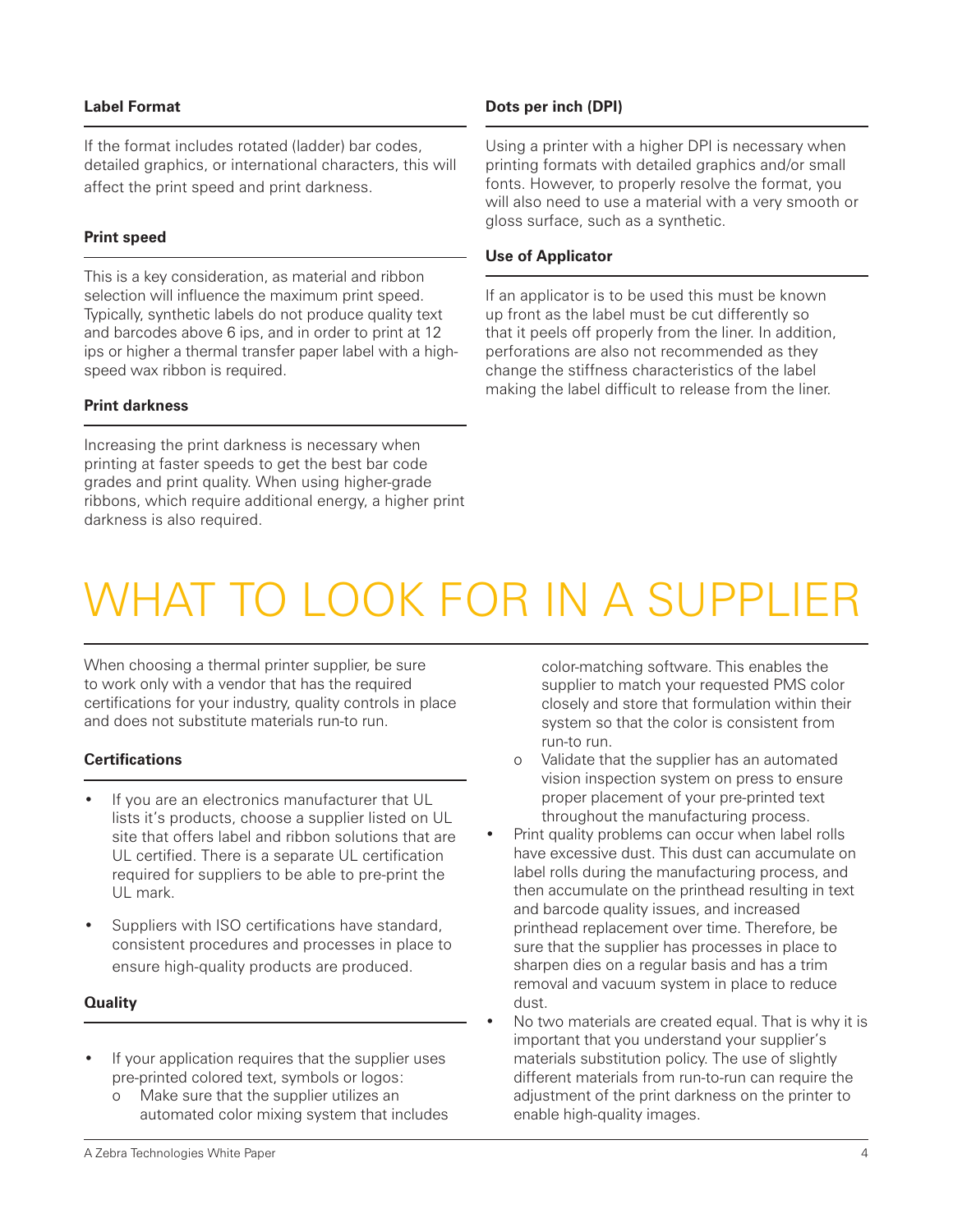## ZEBRA DELIVERS THE OPTIMAL SOLUTION

With more than 1,000 combinations of high quality and reliable labels, tags, receipt paper, wristbands, and ribbons, Zebra has a media solution for virtually any application.

## **Supplies R&D Team**

With more than 25 years of experience working with thermal print technology, Zebra's Supplies R&D team has unparalleled knowledge of supplies for Zebra printers. With access to all Zebra printers and thousands of different materials, we can find the right material for your application. The Supplies R&D team pre-tests all materials on Zebra printers and conducts additional testing to ensure it will meet the needs of the application including:

- Image abrasion and durability
- Accelerated outdoor life
- Adhesion strength on various materials
- Temperatures from -112° F/-80° C to 1,000º F/538º C
- Material tear strength
- Harsh chemicals
- Printhead life

The Zebra Supplies R&D team can assist with identifying and testing materials for challenging applications, as well as UL/cUL, CSA, UID, and IMDS approvals.

#### **Zebra's Manufacturing Capabilities**

A world-class convertor of labels, tags, receipt paper and wristbands, Zebra specializes in narrow-web flexographic printing on thermal materials. By making and testing our own printer supplies, we can assure you receive the highest-quality products performancematched to your Zebra printer and application.

- Four U.S. locations, ensuring quick delivery and distribution redundancy for disaster recovery.
- • Extensive manufacturing capabilities, which include laminating, perforations, face and back slits, custom sizes and color pre-printing.
- • ISO 90001:2008 registered, which ensures Zebra customers always receive consistent, quality products.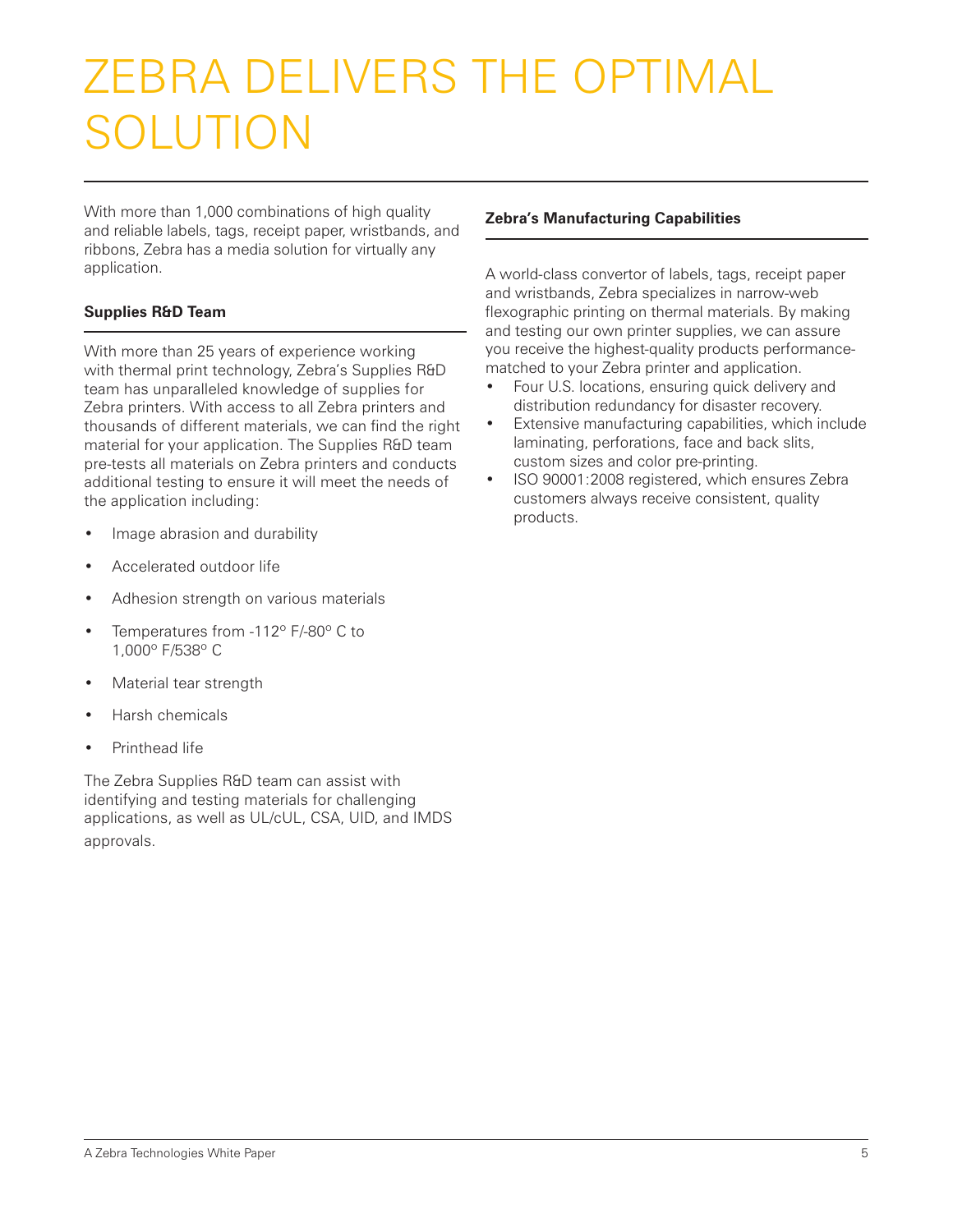# CONCLUSION

Product identification labels are now viewed as a as a critical mechanism for maintaining compliance, ensuring brand consistency, improving operational efficiency, and supporting business growth. They are the final link between your company and key stakeholders including customers, consumers, caregivers, patients, and regulators.

Direct thermal and thermal transfer printing provides high quality, efficiency, and flexibility for a wide range of applications. When choosing a thermal printing solution, you can rest confident knowing that Zebra's selection of label and tag materials meets or exceeds the requirements of most applications and budgets. Zebra delivers over 100 paper and synthetic label and tag materials, 400 stock ZipShipSM products that are ready to ship, and UL/cUL and CSA approved materials. Our manufacturing capabilities allow us to produce custom labels and tags with up to eight colors in the size and material you require.

#### **Zebra Allows You to See More and Do More**

Zebra's 40-year history and resulting network of trust positions Zebra squarely in place to help pave your path to success. Zebra's extensive portfolio of marking and printing technologies, including barcode, RFID, GPS and sensoring, turns the physical into the digital to give operational events a virtual voice. This enables organizations to know in real time the location, condition, timing, and accuracy of the events occurring throughout their value chain. Once you can see the events, you have the opportunity to create new value from what is already there. We call it the Visible Value Chain.

For more information about Zebra's solutions visit www.zebra.com.